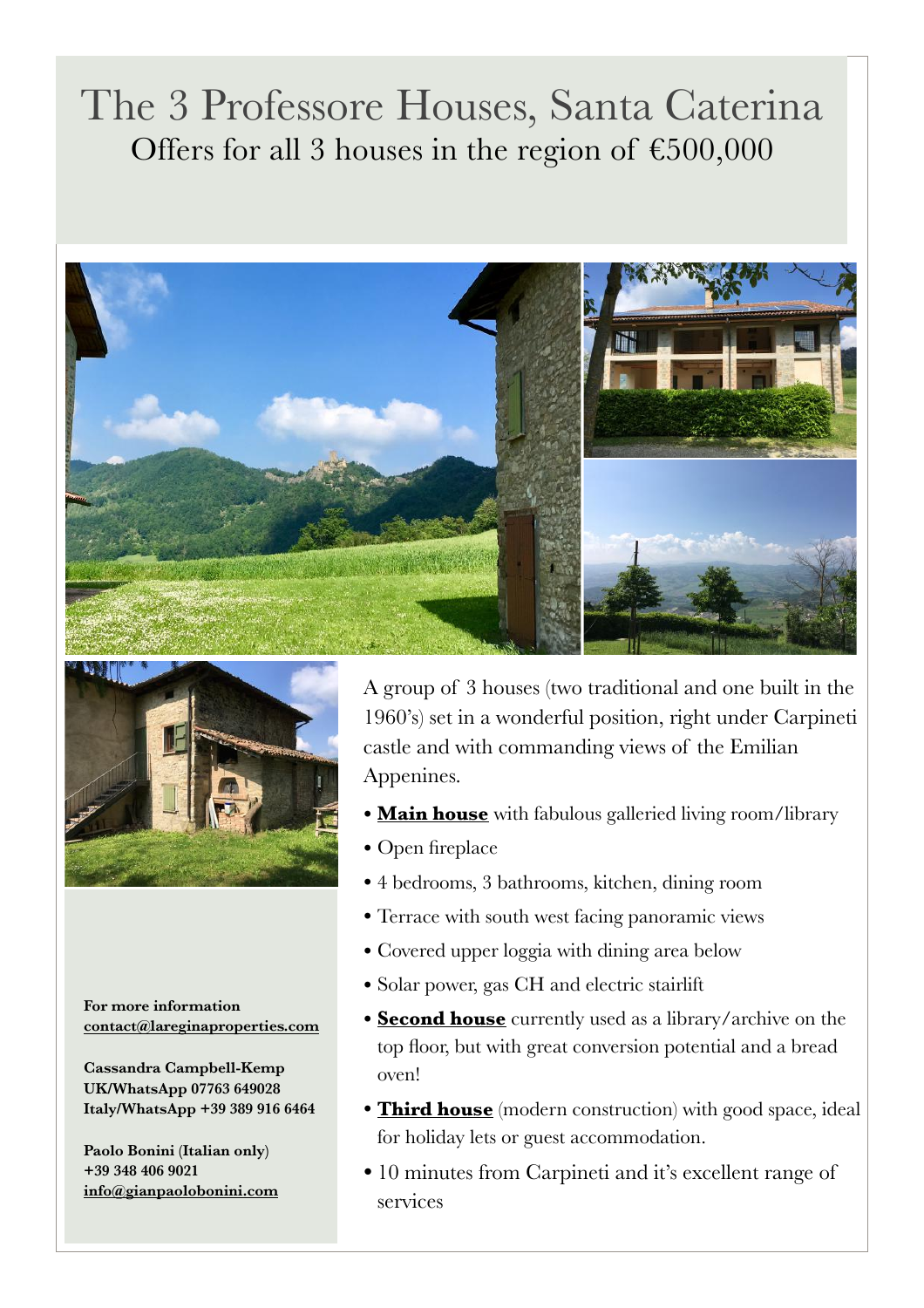



This is a group of three houses in a gorgeous setting, overlooked by the 9th century Carpineti castle and with fabulous views. It has been the home of a respected Academic and this is reflected in the amazing galleried living room with extensive library.



**These particulars including the plans have been prepared in good faith but are a general guide only. All areas, measurements, descriptions and photographs should not be relied upon as representations or statements of fact. All potential purchasers shall be deemed to have satisfied themselves as to the accuracy of the particulars and the extent of the property.** 

The village of Valestra is 5 kms away and offers a good range of services including an organic bakery, two butchers (one organic), a small convenience store, bar, hairdressers, newsagents, dry cleaner and petrol pumps.

The village dairy, the Latteria Sociale San Pietro, produces international award-winning Parmesan cheese.

The larger town of Carpineti is just over the hill with many shops and services including three small supermarkets, bars, a trattoria, ironmongery, chemist, doctor's and dentist surgeries, a library, several banks and an open air swimming pool.

The area is rich in history and tradition with the 10th century castle of Carpineti overlooking the town and surrounding countryside. The main A1 Milan-Rome motorway is 40 minutes' drive, with Bologna airport only 90 minutes by car.

All types of sport are available in the area, with hiking, cycling, mountain biking, climbing and canyoning in the summer and skiing in winter in the nearby villages of Febbio and Civago.

The area is part of a UNESCO biosphere and is situated on a regional wine and gastronomy route.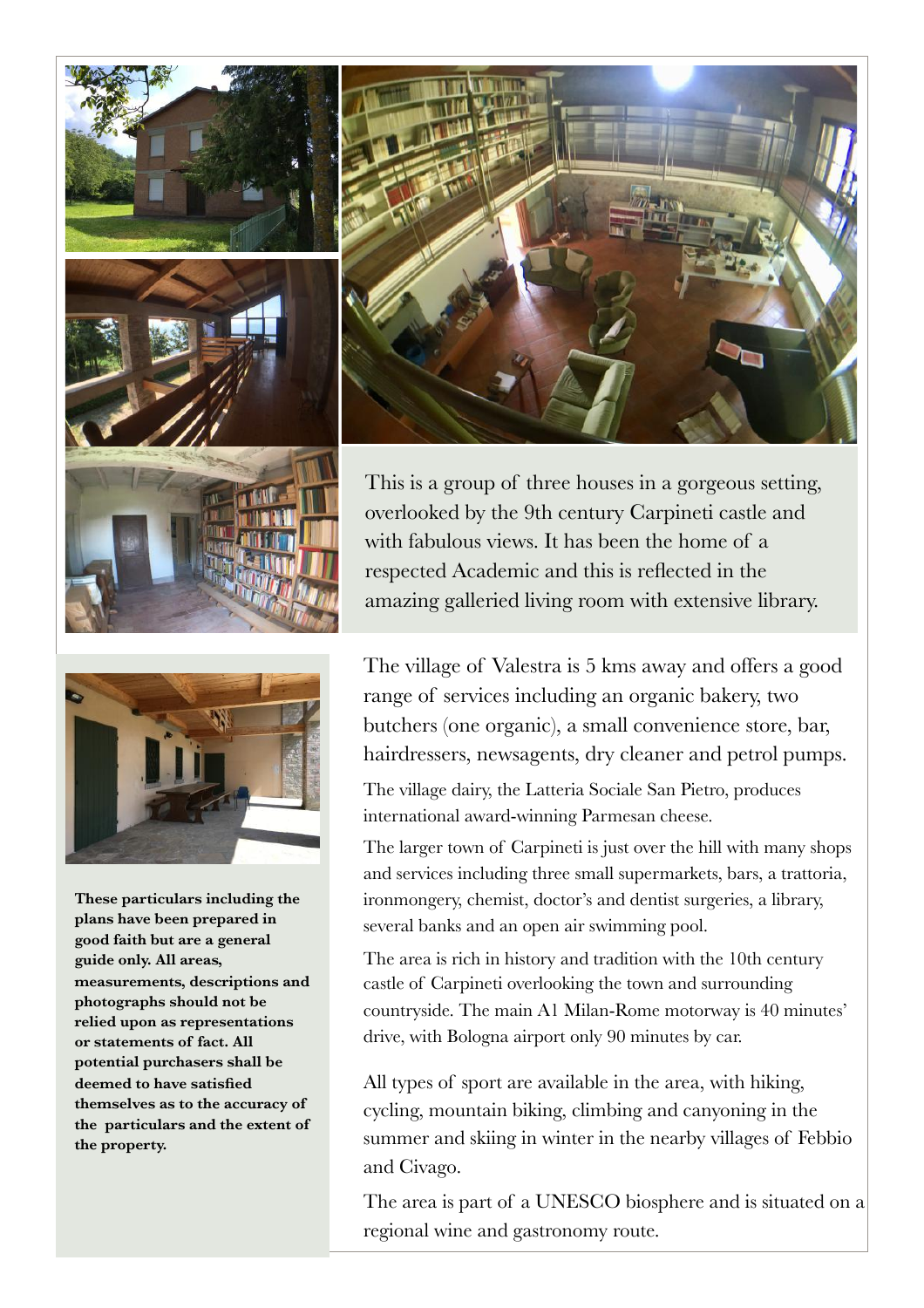











PIANO TERRA<br>GROUND FLOOR<br>0 1 2 3mi





 $\begin{array}{l|l} \texttt{N90 SIOOO} \\ \texttt{IICONIR.059} \\ \hline \texttt{1} & \texttt{1} & \texttt{2} \\ \hline \texttt{2} & \texttt{3} & \texttt{0} \end{array}$ 

Floorplans for all 3 properties